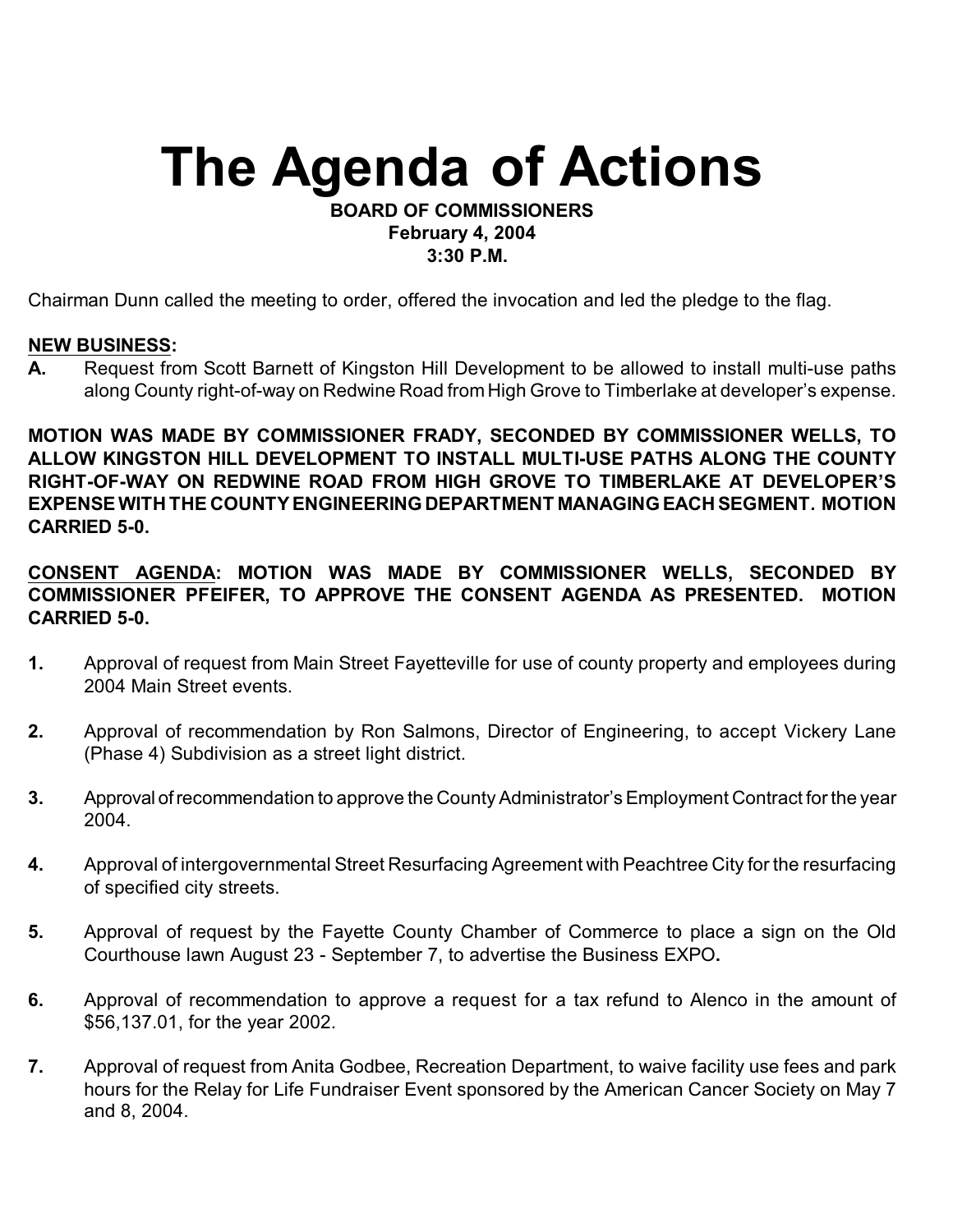**Agenda of Actions February 4, 2004 Page 2**

- **8.** Approval of request from Christ's Church to place a sign on the Old Courthouse Lawn from March 29 - April 2, 2004, promoting their Easter program.
- **9.** Approval of request from the Southside Mothers of Twins Club to place a sign on the Old Courthouse Lawn March 1-6, 2004 to advertise their fundraiser.
- **10.** Approval of minutes for Board of Commissioners meetings held on January 8, 2004 and January 22, 2004.

#### **PUBLIC COMMENT:**

Members of the public are allowed up to five minutes each to address the Board on issues of concern other than those items which are on today's agenda.

#### **NONE**

#### **STAFF REPORTS**

**ATTORNEY DAVENPORT**: Requested a motion for the chairman to execute the annual intergovernmental agreements between Fayette County and the Town of Brooks and the Town of Woolsey which provides specific services to these towns.

**MOTION WAS MADE BY COMMISSIONER FRADY, SECONDED BY COMMISSIONER WELLS, AUTHORIZING THE CHAIRMAN TO EXECUTE THE INTERGOVERNMENTAL AGREEMENTS BETWEEN FAYETTE COUNTY AND THE TOWN OF BROOKS AND THE TOWN OF WOOLSEY. MOTION CARRIED 5-0.**

**ATTORNEY DAVENPORT:** Presented the Recreation Facility and Program Agreement between Fayette County and Peachtree City for the Board's approval.

# **THE BOARD REQUESTED TO TABLE THE ISSUE FOR A FUTURE MEETING SO AS TO REVIEW THE CHANGES MADE IN THE AGREEMENT.**

**EXECUTIVE SESSION:** Attorney Davenport requested an executive session to discuss one legal matter and one real estate matter.